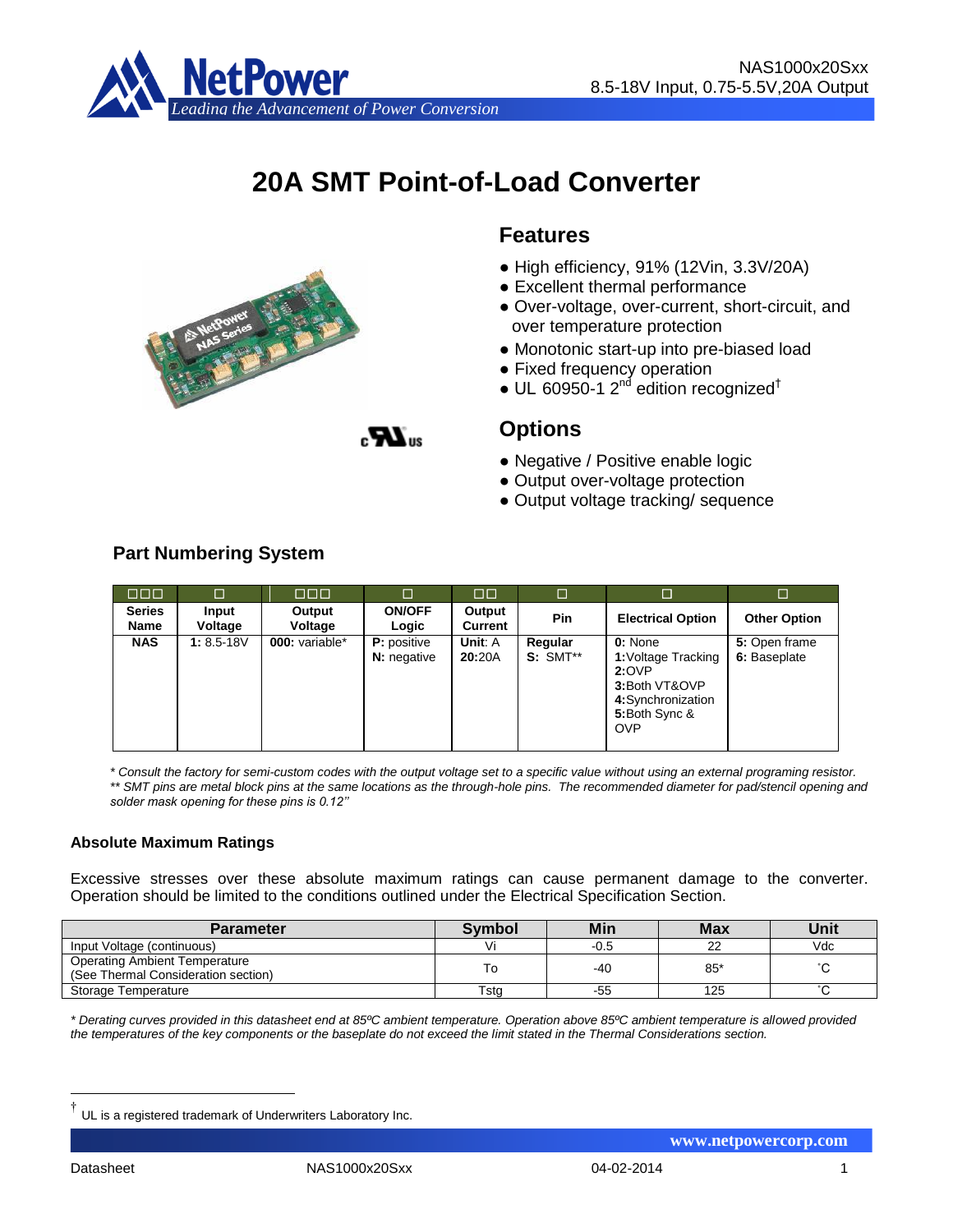

#### **Electrical Specifications**

These specifications are valid over the converter's full range of input voltage, resistive load, and operating temperature unless noted otherwise.

#### **Input Specifications**

| <b>Parameter</b>                                                                         | <b>Symbol</b> | Min | Typ | <b>Max</b> | Unit  |
|------------------------------------------------------------------------------------------|---------------|-----|-----|------------|-------|
| Input Voltage                                                                            |               | 8.5 | 12  | 18         | Vdc   |
| Input Current                                                                            | lin Max       |     |     | 10         |       |
| Quiescent Input Current (Typical Vin)                                                    | lin Qsnt      |     | 120 | 200        | mA    |
| <b>Standby Input Current</b>                                                             | lin Stdby     |     |     |            | mA    |
| Input Reflected-ripple Current, Peak-to-peak<br>(5 Hz to 20 MHz, 12 µH source impedance) |               |     | 20  |            | mAp-p |
| Input Ripple Rejection (120 Hz)                                                          |               |     | 30  |            | dB    |
| Input Turn-on Voltage Threshold                                                          |               |     | 8.3 |            |       |

#### **Output Specifications**

| <b>Parameter</b>                                                |               | <b>Symbol</b>  | Min            | <b>Typ</b>     | <b>Max</b>     | Unit            |
|-----------------------------------------------------------------|---------------|----------------|----------------|----------------|----------------|-----------------|
| Output Voltage Set Point Accuracy                               |               |                | $-2.0$         |                | $+2.0$         | %               |
| (Vi = Typical Vin; $I_0$ = $I_0$ , max; Ta = 25 $^{\circ}$ C)   |               |                |                |                |                |                 |
| Output Voltage Set Point Accuracy (over all conditions)         |               |                | $-2.5$         |                | $+3.5$         | $\%$            |
| <b>Output Regulation:</b>                                       |               |                |                |                |                |                 |
| Line Regulation (full range input voltage, 1/2 full load)       |               |                | $\blacksquare$ | 0.2            |                | %V <sub>O</sub> |
| Load Regulation (full range load, Typical Vin)                  |               |                | $\blacksquare$ | 0.3            |                | %Vo             |
| Temperature (Ta = -40°C to 85 °C)                               |               |                |                | 0.2            |                | %V <sub>O</sub> |
| Output Ripple and Noise Voltage                                 |               |                |                |                |                |                 |
| <b>RMS</b>                                                      |               | $\blacksquare$ | $\blacksquare$ | $\blacksquare$ | 1              | %Vo             |
| Peak-to-peak (5 Hz to 20 MHz bandwidth, Typical Vin)            |               |                |                | 1.5            |                | %Vo             |
| <b>External Load Capacitance</b>                                |               |                |                |                | 5,000          | uF              |
| <b>Output Current</b>                                           |               | lo             | 0              |                | 20             | A               |
| Output Current-limit Trip Point                                 |               | lo,cli         |                | 200            | $\overline{a}$ | %lo             |
| $(Vo = 90\%$ of $Vo$ , nom)                                     |               |                |                |                |                |                 |
|                                                                 | $V_0 = 0.75V$ |                |                | 73             |                | $\%$            |
|                                                                 | $Vo=1V$       |                |                | 78             |                |                 |
| Efficiency                                                      | $V_0 = 1.2V$  | η              |                | 81             |                |                 |
| (Typical Vin; Io, max, TA =                                     | $V_0 = 1.5V$  |                |                | 84             |                |                 |
| $25^{\circ}$ C)                                                 | $Vo=1.8V$     |                |                | 85.5           |                |                 |
|                                                                 | $Vo=2.5V$     |                |                | 88.5           |                |                 |
|                                                                 | $V_0 = 3.3V$  |                |                | 91             |                |                 |
|                                                                 | $Vo=5V$       |                |                | 93             |                |                 |
| Output Over Voltage trip point                                  |               |                |                | 6.25           |                | $\mathcal{U}$   |
| <b>Output Ripple Frequency</b>                                  |               | 270            | 300            | 330            | kHz            |                 |
| <b>Dynamic Response</b>                                         |               |                |                |                |                |                 |
| (Vi = Typical Vin; Ta = $25^{\circ}$ C; Load transient 0.1A/us) |               |                |                |                |                |                 |
| Load steps from 50% to 75% of full load:                        |               |                |                |                |                |                 |
| Peak deviation                                                  |               |                | 200            |                | mV             |                 |
| Settling time (within 10% band of Vo deviation)                 |               |                | 70             |                | μs             |                 |
| Load step from 50% to 25% of full load                          |               |                |                |                |                |                 |
| Peak deviation                                                  |               |                | 200            |                | mV             |                 |
| Settling time (within10% band of Vo deviation)                  |               |                | 70             |                | μs             |                 |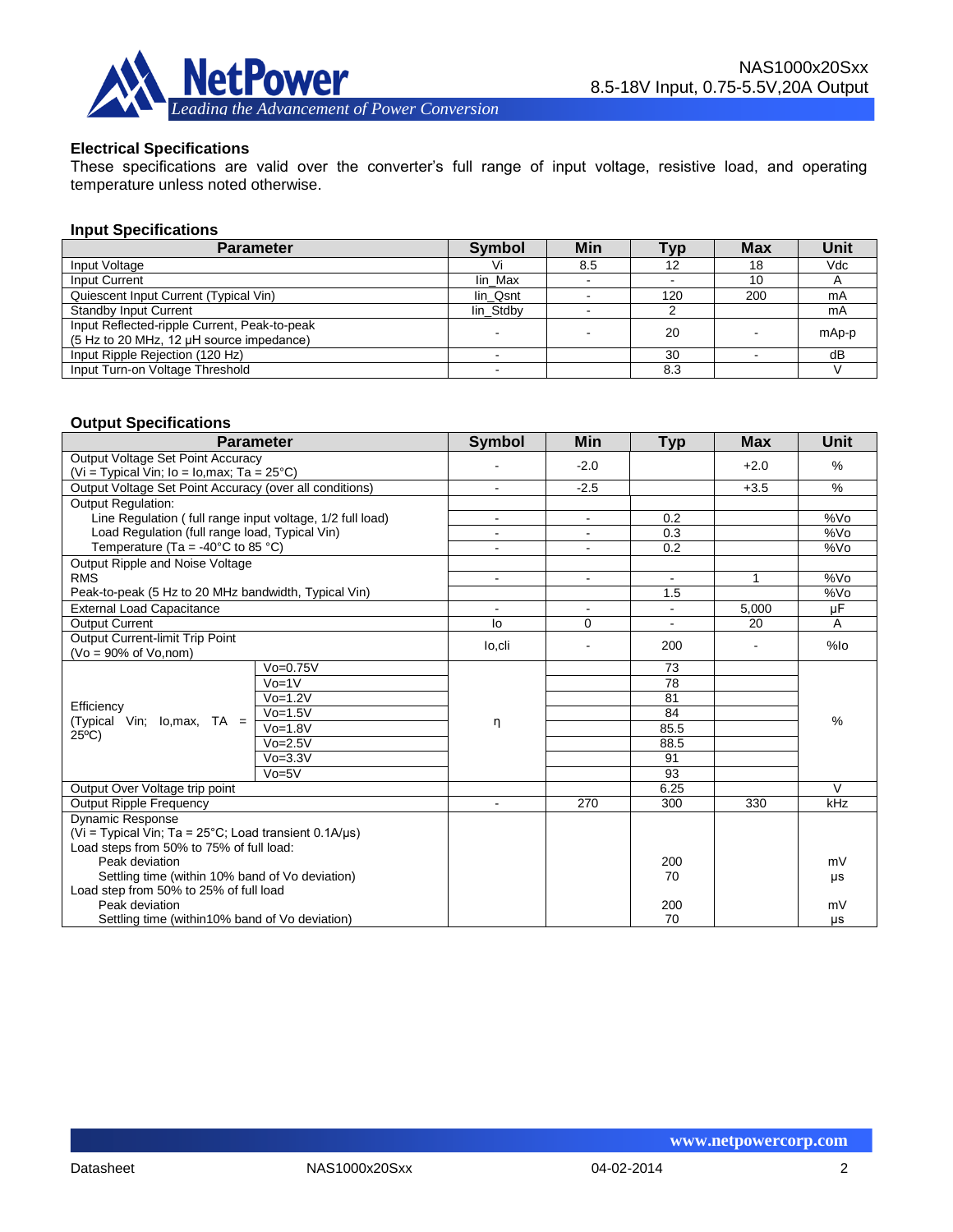

#### **General Specifications**

| <b>Parameter</b>                                                                                                |                     | <b>Symbol</b>  | Min | Typ  | <b>Max</b> | Unit         |
|-----------------------------------------------------------------------------------------------------------------|---------------------|----------------|-----|------|------------|--------------|
| Remote Enable                                                                                                   |                     |                |     |      |            |              |
| Logic Low:                                                                                                      |                     |                |     |      |            |              |
|                                                                                                                 | $low/OFF = 1.0mA$   | <b>VON/OFF</b> | 0   |      | 0.5        |              |
|                                                                                                                 | $V_{ON/OFF} = 0.0V$ | <b>ON/OFF</b>  |     |      | 1.0        | mA           |
|                                                                                                                 |                     |                |     |      |            |              |
| Logic High:                                                                                                     | $low/OFF = 0.0µA$   | <b>VON/OFF</b> |     |      | Vin, max   |              |
|                                                                                                                 | Leakage Current     | <b>ON/OFF</b>  | -   |      | 50         | μA           |
| Calculated MTBF (Telecordia SR-332, 2011, Issue 3), full load,<br>40°C, 60% upper confidence level, typical Vin |                     |                |     | 11.7 |            | $10^6$ -hour |

# **Characteristic Curves**



Figure 1(a). Efficiency vs. Load Current (25°C, 0.75V)







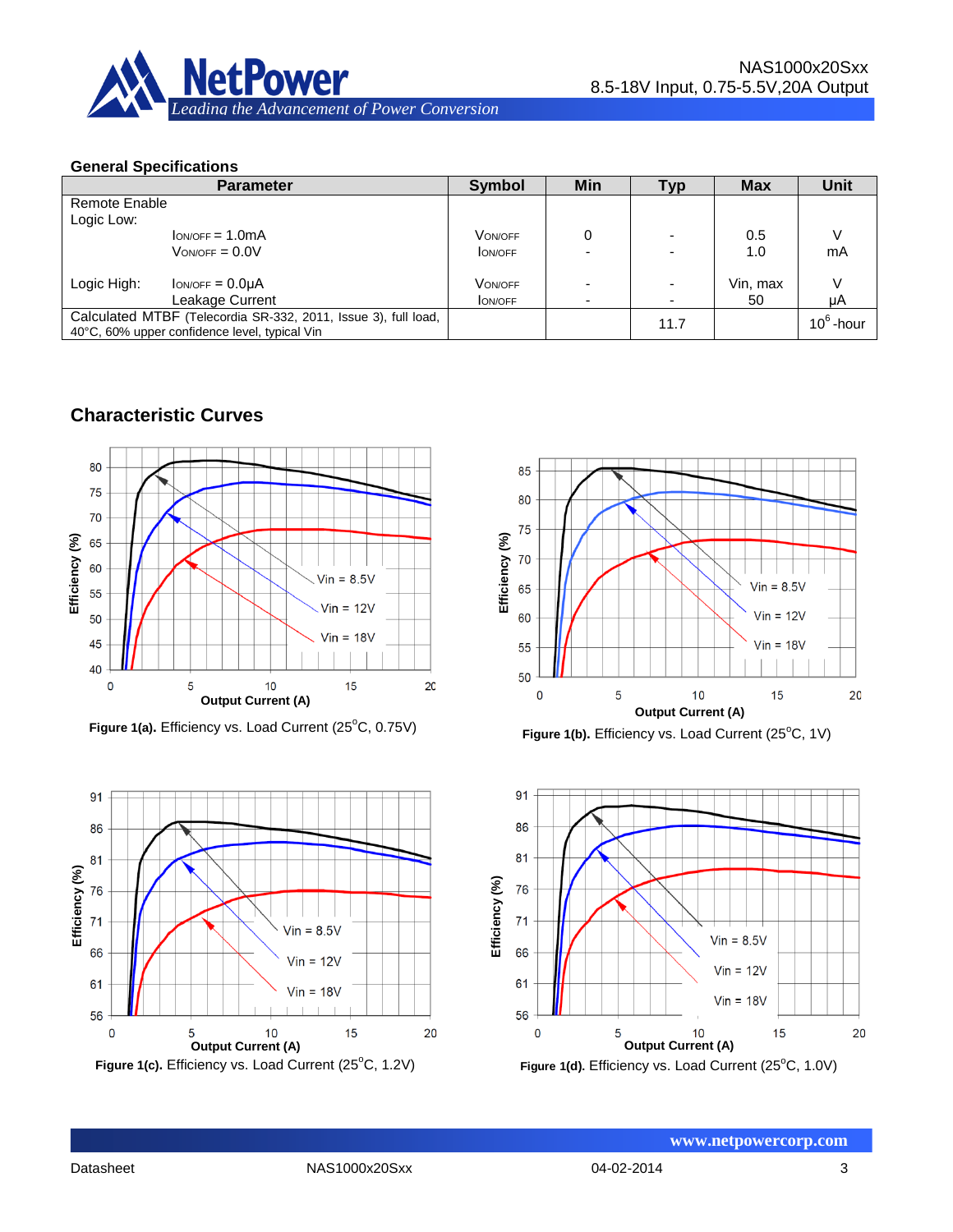



**Figure 1(e).** Efficiency vs. Load Current (25°C, 1.8V)



Figure 1(g). Efficiency vs. Load Current (25°C, 3.3V)











**Efficiency (%)**

Efficiency (%)







 **www.netpowercorp.com**

Datasheet NAS1000x20Sxx 04-02-2014 4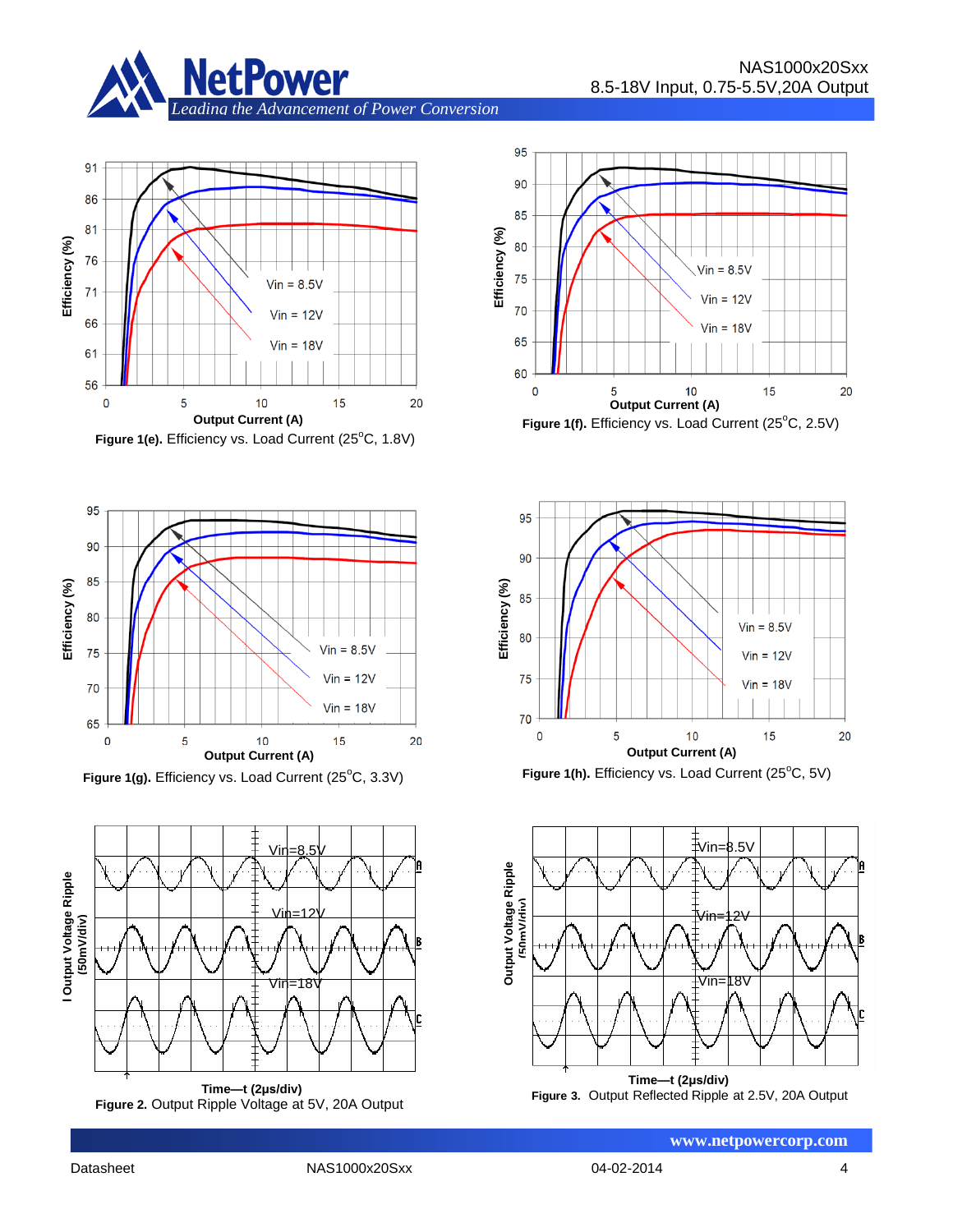





**Time—t (2ms/div) Figure 4.** Start-Up from Enable Control Input voltage 12V, Output current 0



**Time—t (2ms/div)** Figure 6. Start-Up with Prebias Input voltage 12V, Output current 0A, Output voltage 2.5V, Prebias 1.8V







**Time—t (2ms/div) Figure 5.** Start-up Application of Input Voltage Input voltage 12V, Output current 0A







**Figure 9.** Transient Load Response Input voltage 12V, Output current 10A->20A, Slew rate 0.5A

**Output Voltage 2V/div**

Output Voltage

**Output Control 5V/div**

**Output Control** 

 **www.netpowercorp.com**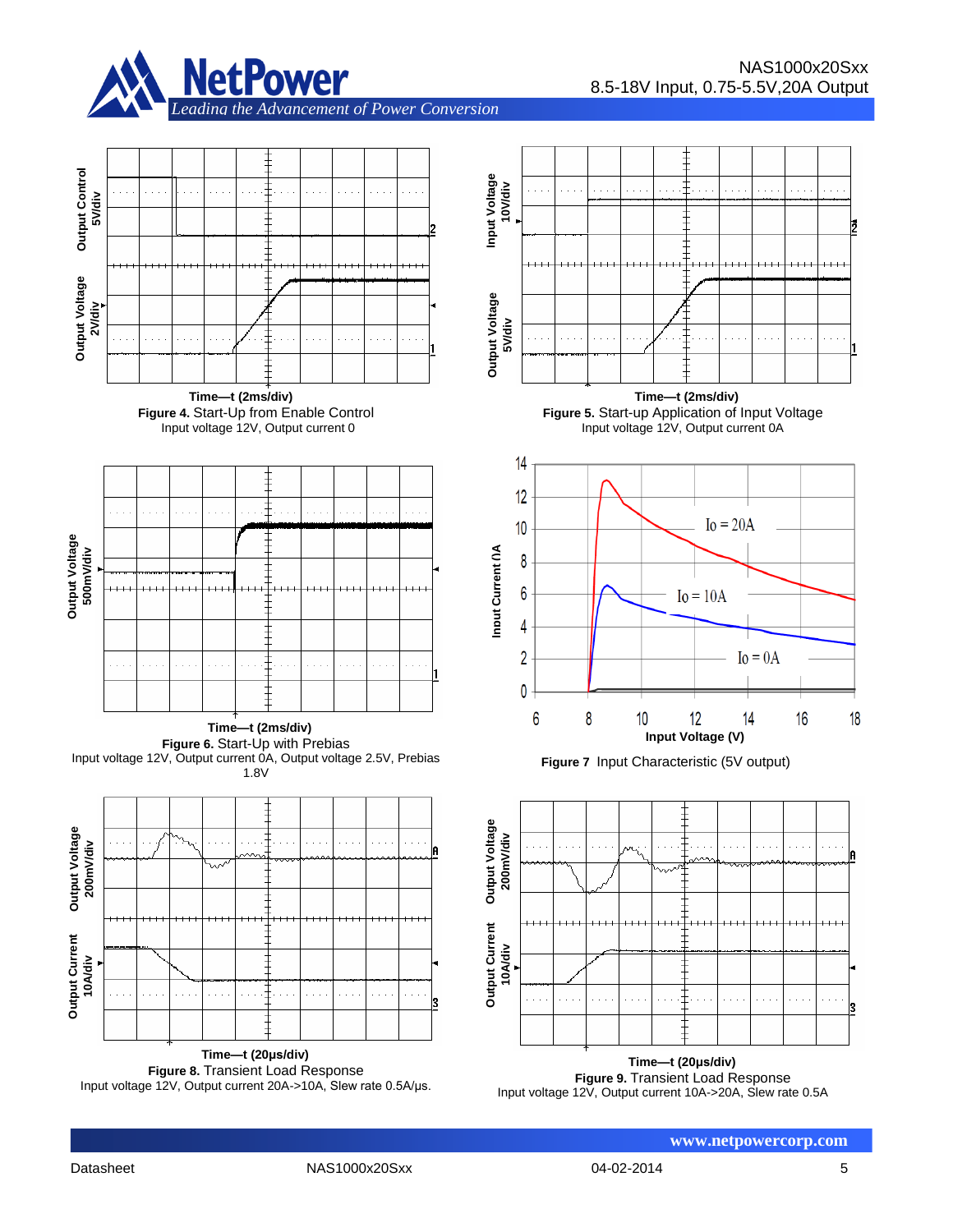

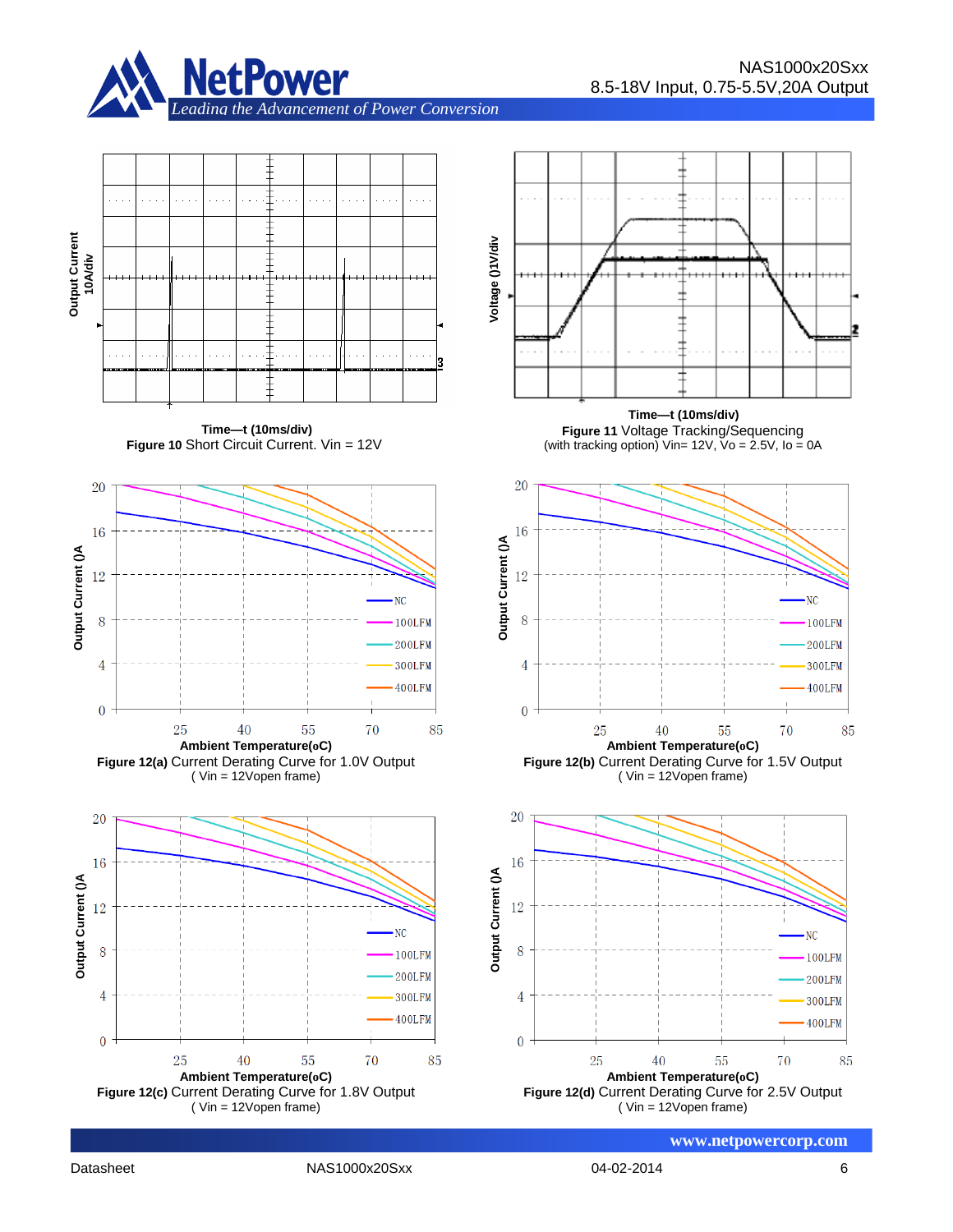





#### **Feature Descriptions**

#### **Remote ON/OFF**

The converter can be turned on and off by changing the voltage between the ON/OFF pin and Vin(-). The NAS1 Series of converters are available with factory selectable positive logic and negative logic.

For the negative control logic, the converter is ON when the ON/OFF pin is at a logic low level and OFF when the ON/OFF pin is at a logic high level. For the positive control logic, the converter is ON when the ON/OFF pin is at a logic high level and OFF when the ON/OFF pin is at a logic low level. The converter is ON no matter what control logic is when ON/OFF pin is left open (unconnected).

Figure 13 is the recommended ON/Off control circuit for positive logic modules, while Figure 14 is for negative logic modules, Recommended value of the pull up resistor R pull-up is 50K. The maximum allowable leakage current from this pin at logic-high level is 20μA.

The logic low level is from 0V to 0.5V and the maximum sink current during logic low is 2mA. The external switch must be capable of maintaining a logic-low level while sinking up to this current.

#### **Remote SENSE**

The remote SENSE pin is used to sense the voltage

at the load point to accurately regulate the load voltage and eliminate the impact of the voltage drop in the power distribution path.

The SENSE pin should be connected to the point where regulation is desired. The voltage difference between the output pins must not exceed the operating range of this converter shown in the specification table.

When remote sense is not used, the SENSE pin can be connected to the positive output terminals. If the SENSE pins are left floating, the converter will deliver an output voltage slightly higher than its specified typical output voltage.

Because the converter does not have remote sense connection for the return path, it is important to make sure that the connection resistance and voltage drop between GND pin and the load is small.



**Fig. 13** Circuit for Positive Logic Control

 **www.netpowercorp.com**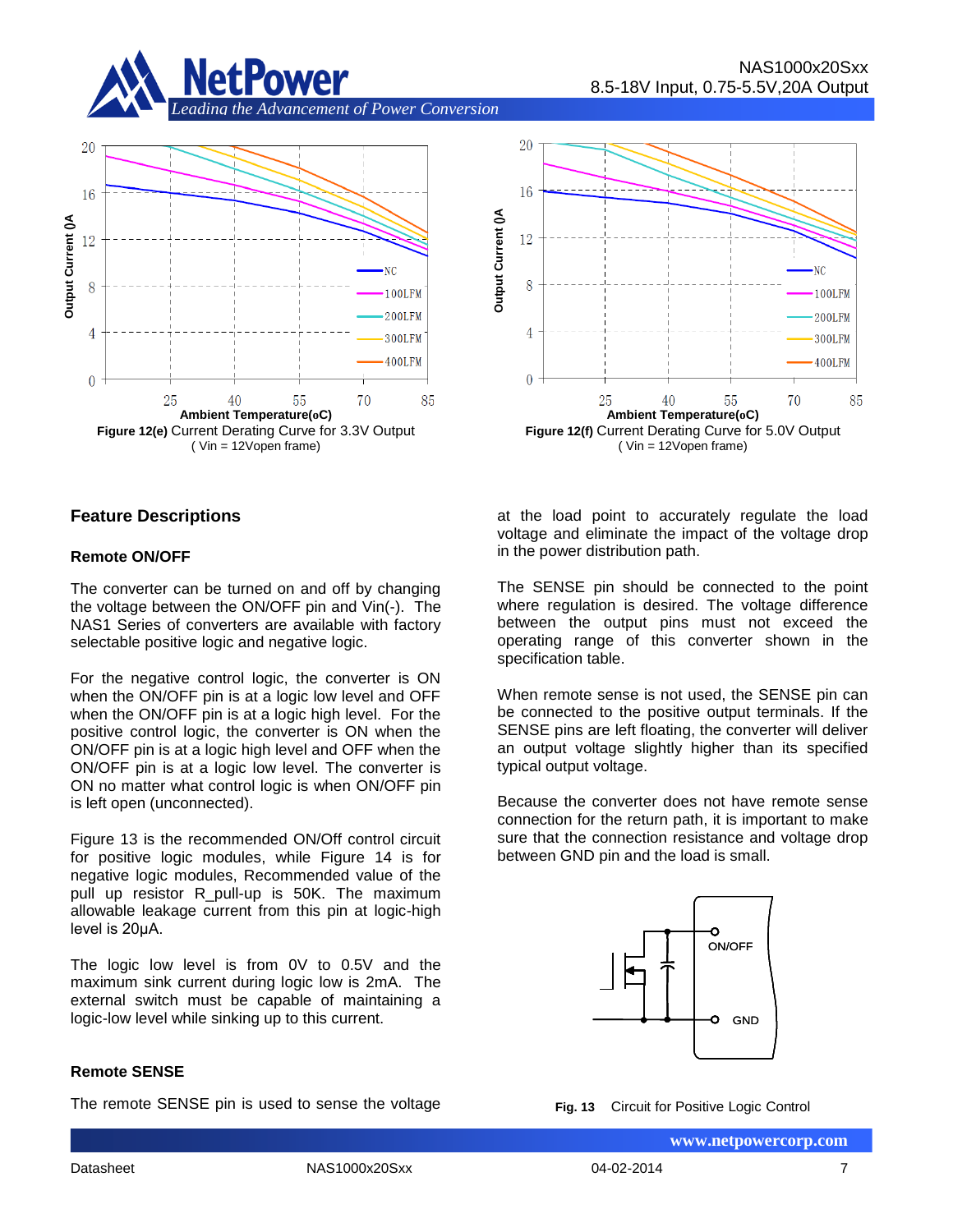



**Fig. 14** Circuit for Negative Logic Control

#### **Output Voltage Programming and Adjustment**

This series of converters are available with variable output voltages. The output voltage is preset to 0.7525V, and can be programmed up to 5.5V using an external trim resistor connected between the Trim pin and GND pin as shown in Figure 15.



**Fig. 15** Circuit to Trim Output Voltage.

The resistance of the external resistor for trimming up the output voltage can be calculated using the equation below:

$$
R_{trim} = (\frac{10.5}{\Delta} - 1)(k\Omega)
$$

Where

 $\Delta = V_o - V_{opon}$ 

For variable output models,  $V_{onom} = 0.7525$ .

Because this converter uses GND as the reference for control, Rtrim should be placed as close to GND pin as possible, and the trace connecting GND pin and Rtrim should not carry significant current, to reduce the effect of voltage drop on the GND trace/plain affecting the output voltage accuracy.

When remote sense and trim functions are used simultaneously, please do not allow the output voltage at the converter output terminals to be outside the operating range.

#### **Input Under-Voltage Lockout**

This feature prevents the converter from turning on until the input voltage reaches 8.3V. However, for converters to output higher than 5.5V, the input under-voltage lockout setpoint is higher and the user should contact the factory for further assistance.

#### **Output Over-Current Protection**

As a standard feature, the converter turns off when the load current exceeds the current limit. If the over current or short circuit condition persist, the converter will operate in a hiccup mode (repeatedly trying to restart) until the over-current condition is cleared.

#### **Thermal Shutdown**

As a standard feature, the converter will shut down if an over-temperature condition is detected. The converter has a temperature sensor, which detects the thermal condition of key components of the converter.

The thermal shutdown circuit is designed to turn the converter off when the temperature at the sensor reaches 120°C. The converter will resume operation after the converter cools down.

#### **Output Over-Voltage Protection**

As an optional feature, if the voltage across the output pins exceeds the output voltage protection threshold as shown in the Specifications Table, the converter will clamp the output voltage to protect the converter and the load. The converter automatically resumes normal operation after the over voltage condition is removed.

The over-voltage protection setpoint is 6.25V for the adjustable output model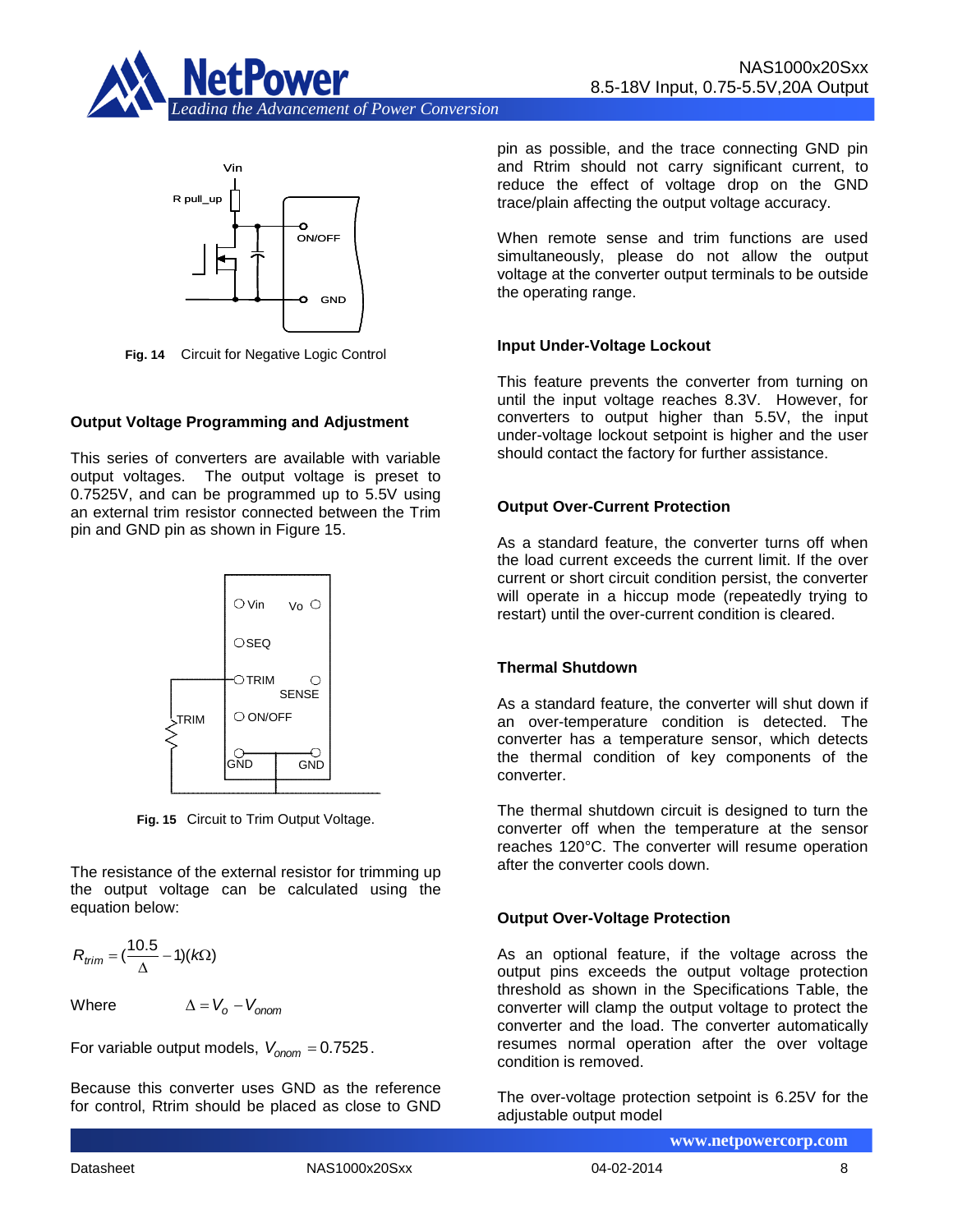

#### **Voltage Tracking/Sequencing**

An optional voltage tracking/sequencing feature is available with these converters. This feature is compatible with the "Voltage Sequencing" feature (DOSA) or the "Voltage Tracking" feature (POLA) seen in industry standards.

This feature forces the output of the converter to follow (track) the voltage at the SEQ pin on a 1:1 basis. When the voltage at the SEQ pin rises above the set point, the output of the converter will stay at the set point. This feature allows the user to program the output voltage waveform during turn-on and turnoff of the converter by applying a voltage signal of desired shape at the SEQ pin. When using this function, one should pay careful attention to the following aspects:

1). This feature is intended mainly for startup and shutdown sequencing control. In normal operation, the voltage at SEQ pin should be maintained higher than the output voltage set point;

2). The input voltage should be valid for this feature to work. During startup, it is recommended to have a delay of at least 10 ms between the establishment of a valid input voltage, and the application of a voltage at the SEQ pin;

3). The ON/OFF pin should be in "Enabled" state when this function is effective.

4). The converter's pre-bias startup is affected by this function. The converter will still be able to start under a pre-bias condition, but the output voltage waveform will have a glitch during startup if this feature is selected.

### **Design Considerations**

The stability of the NAS1 converters, as with any DC/DC converter, may be compromised if the source impedance is too high or too inductive. It's desirable to keep the input source AC impedance as low as possible. To reduce switching frequency ripple current getting into the input circuit (especially the ground/return conductor), it is desirable to place some low ESR capacitors at the input of the converter. Due to the existence of some inductance (such as the trace inductance, connector inductance, filter inductance, etc) in the input circuitry, possible oscillation may occur at the input of the converter. Because of the relatively high input current of low input voltage power converters, it may not be practical or economical to have separate damping or soft start circuit in front of POL converters. A combination of ceramic capacitors and Tantalum/Polymer capacitors are recommended to be used at the input, so the relatively higher ERS of Tantalum/Polymer capacitors can help to damp the possible oscillation.

Similarly, although the converter is designed to be stable without external capacitor at the output, some low ESR capacitors at the output are desirable to further reduce the output voltage ripple and improve the transient response. A combination of ceramic capacitors and Tantalum/Polymer capacitors at the output usually yields good results.

### **Safety Considerations**

The NAS1 Series of converters is designed in accordance with EN 60950 Safety of Information Technology Equipment Including Electrical Equipment. The converters are recognized by UL in both USA and Canada to meet the requirements in UL 60950, Safety of Information Technology Equipment and applicable Canadian Safety Requirement, and ULc 60950. Flammability ratings of the PWB and plastic components in the converter meet 94V-0.

The converter's output meets SELV requirements if all of its input meets SELV requirements.

# **Thermal Considerations**

The NAS1 converters can operate in various thermal environments. Due to high efficiency and optimal heat distribution, these converters exhibit excellent thermal performance.

The maximum allowable output power of any power converter is usually determined by the electrical design and the maximum operating temperature of its components. The NAS1 converters have been tested comprehensively under various conditions to generate the derating curves with consideration for long term reliability.

Thermal derating curves are highly influenced by derating guideline, the test conditions and setup, such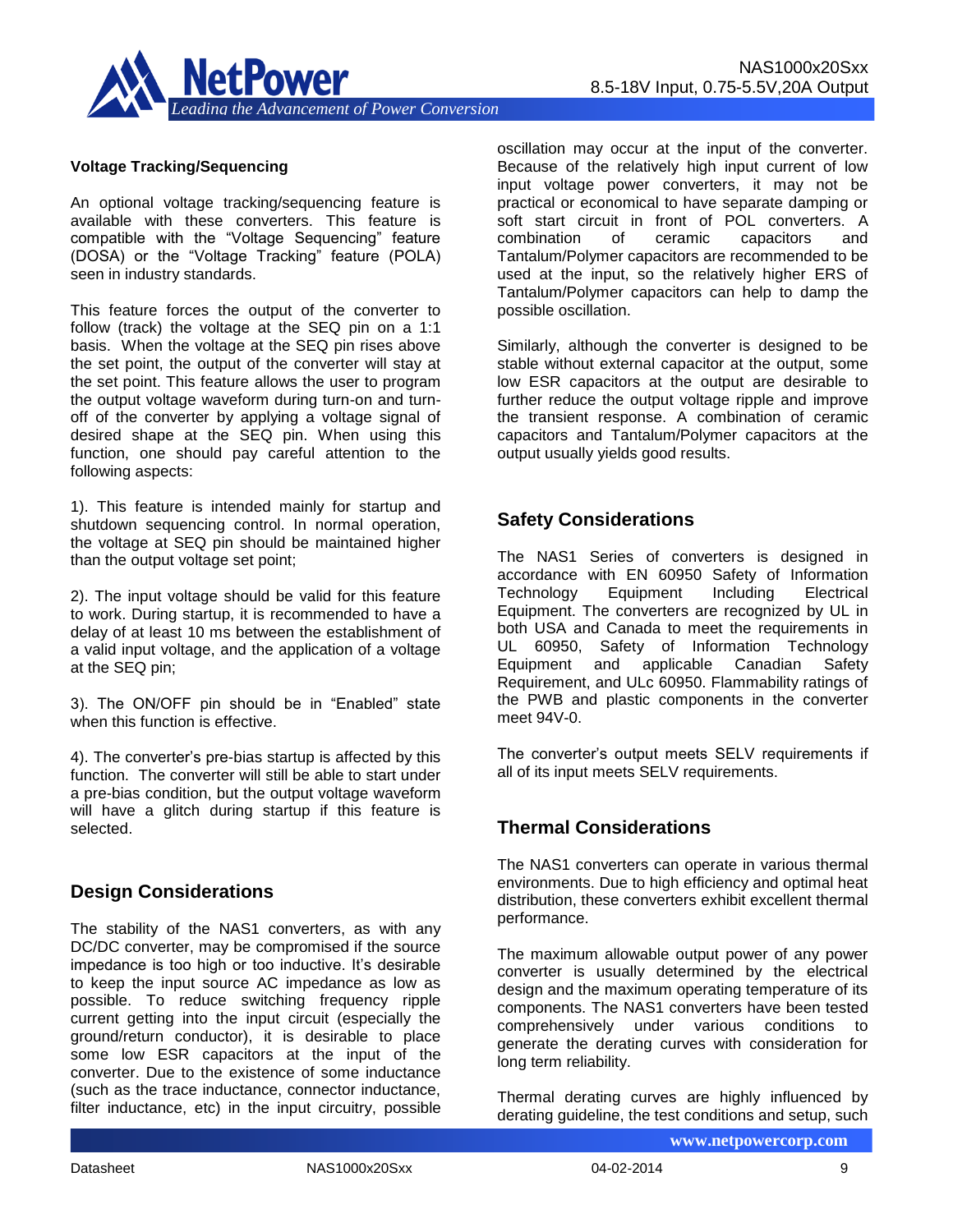

as test temperatures, the interface method between the converter and the test fixture board, spacing and construction (especially copper weight, holes and openings) of the fixture board and the spacing board, temperature measurement method, and the ambient temperature measurement point. The thermal derating curves in this datasheet are obtained by thermal tests in a wind-tunnel. The converter's power pins are soldered to a 2-layer test fixture board through 18 AWG wires. The space between the test board and a PWB spacing board is 1". Usually, the end system board has more layer count, and has better thermal conductivity than our test fixture board.

Note that the natural convection condition was measured at 0.05 m/s to 0.15 m/s (10ft./min. to 30 ft./min).

#### **Heat Transfer**

Convection heat transfer is the primary cooling means for NAS1 converters. Therefore, airflow speed is important and Increasing the airflow over the converter enhances the heat transfer via convection.

Figures 12 (a) - (f) show the current derating curves under typical input voltage 12V for a few output voltages. To maintain long-term reliability, the module should be operated within these curves in steady state.

Proper cooling in the end system can be verified by monitoring the temperature of the key components. Figure 16 shows the recommended temperature monitoring points. The temperature at these locations should not exceed 120 °C continuously.



**Figure 16.** Temperature Monitoring Locations